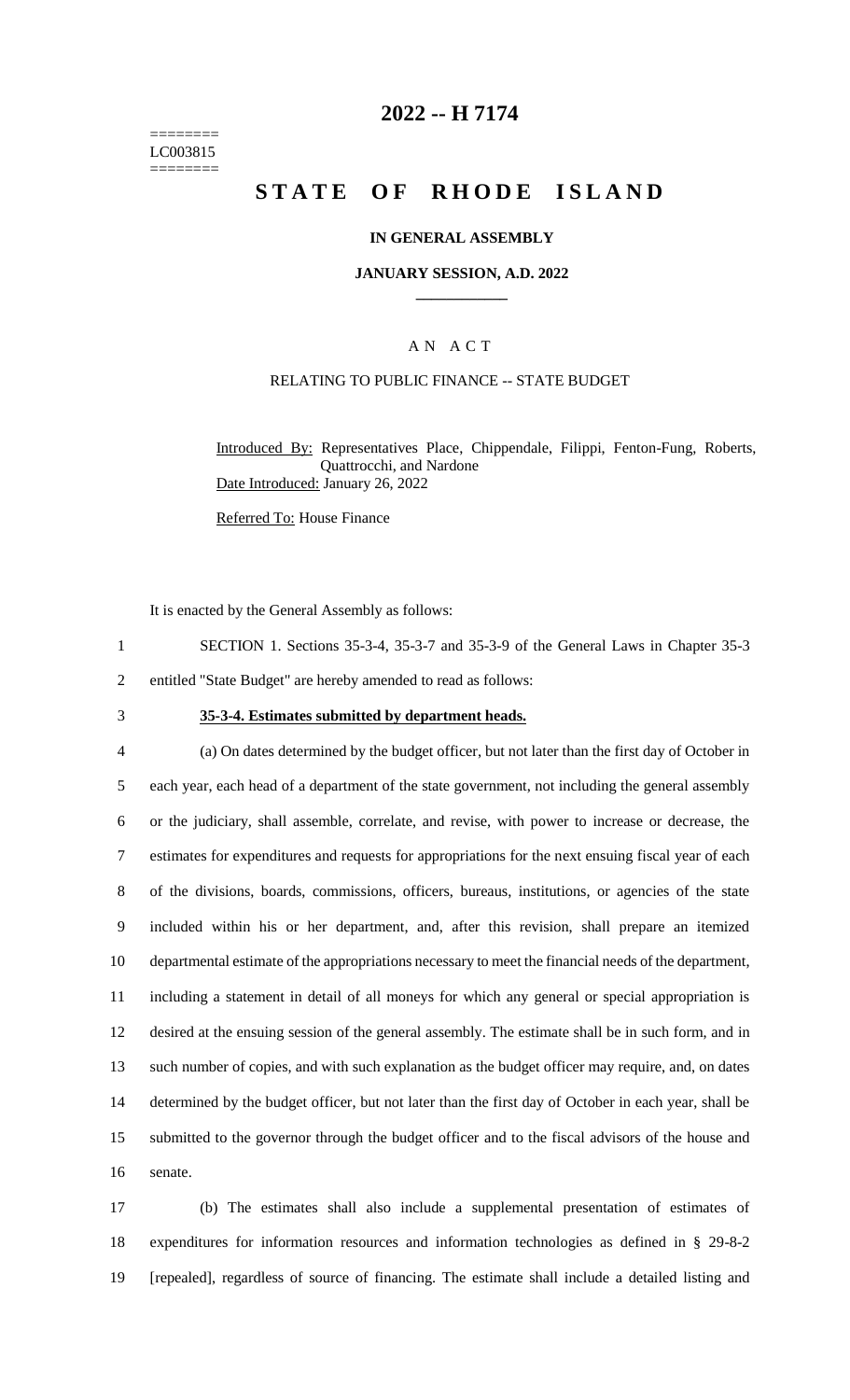explanation of expenses and the source of funds and shall be in such form, and in such number of copies, and with such explanation as the budget officer may require. Copies shall be provided directly to the house fiscal advisor, the senate fiscal advisor, and the Rhode Island information resources management board.

 (c) Commencing with the fiscal year beginning on July 1, 2023, and in accordance with the schedule provided in this section, the estimates for expenditures and requests for appropriations shall be based upon a justification by each department head of the budget of the department from a zero base. The budget request shall be accompanied by a statement giving facts and explanations of reasons for each item requested. It shall include a brief explanation of the functions of each of 10 the divisions, boards, commissions, officers, bureaus, institutions, or agencies of the state included 11 within the department and comments on its policies and plans, with such descriptive, quantitative, comparative and other data as to work done and other information as is considered necessary or 13 desirable. "Zero-based budget" requests, so-called, are requests for appropriations based upon a justification of a department from a zero base as if the budget for the department was being initiated 15 for the first time and shall be required based upon the following schedule: (1) Beginning with the fiscal year beginning July 1, 2024, zero-based budgets shall be 17 submitted by twenty percent (20%) of state departments, being those departments which submitted 18 the lowest budget requests for the fiscal year beginning July 1, 2023; (2) Beginning with the next fiscal year, zero-based budgets shall be submitted by twenty 20 percent (20%) of state departments, being those submitting the lowest budget requests for the fiscal 21 year beginning July 1, 2024, except for those departments included in subsection (c)(1) of this section; (3) Beginning with the next fiscal year, zero-based budget requests shall be submitted by 24 twenty percent (20%) of state departments submitting the lowest budget requests for the fiscal year beginning July 1, 2025, except for those departments included in subsections (c)(1) and (2) of this section; (4) Beginning with the next fiscal year, zero-based budget requests shall be submitted by 28 twenty percent (20%) of state departments submitting the lowest budget requests for the fiscal year 29 beginning July 1, 2026, except for those departments included in subsections  $(c)(1),(2)$ , and  $(3)$  of 30 this section; (d) For the fiscal year beginning July 1, 2027, and thereafter, zero-based budgets shall be submitted by all remaining state departments. The budget officer shall provide copies to the house fiscal advisor and senate fiscal advisor. **35-3-7. Submission of budget to general assembly -- Contents.**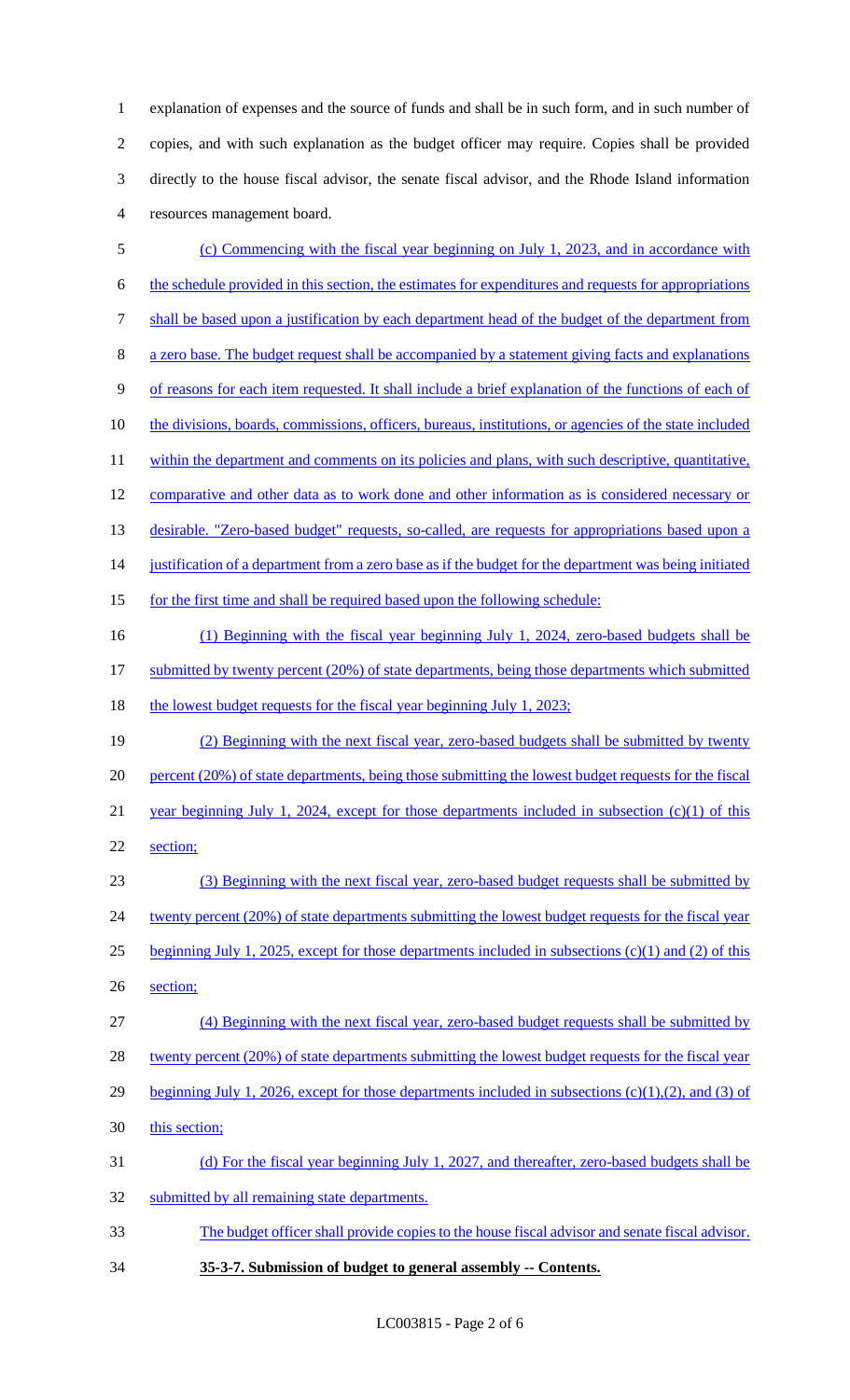(a) On or before the third Thursday in January in each year of each January session of the general assembly, the governor shall submit to the general assembly a budget containing a complete plan of estimated revenues and proposed expenditures, with a personnel supplement detailing the number and titles of positions of each agency and the estimates of personnel costs for the next fiscal year, and with the inventory required by § 35-1.1-3(b)(5). Provided, however, in those years that a new governor is inaugurated, the new governor shall submit the budget on or before the first Thursday in February. Beginning with the fiscal year beginning July 1, 2023, and in accordance with the schedule set forth in § 35-3-4, the budget submitted by the governor shall be a "zero-based budget," a budget based upon a justification of each department's estimate of expenditures and requests for appropriations from a zero base. In accordance with the schedule set forth in § 35-3-4, 11 the entire budget for the fiscal year beginning July 1, 2027, shall be a zero based budget. In the budget the governor may set forth in summary and detail: (1) Estimates of the receipts of the state during the ensuing fiscal year under laws existing at the time the budget is transmitted and also under the revenue proposals, if any, contained in the budget, and comparisons with the estimated receipts of the state during the current fiscal year, as well as actual receipts of the state for the last two (2) completed fiscal years. (2) Estimates of the expenditures and appropriations necessary in the governor's judgment for the support of the state government for the ensuing fiscal year, and comparisons with appropriations for expenditures during the current fiscal year, as well as actual expenditures of the state for the last two (2) complete fiscal years; provided, further, in the event the budget submission includes any transfers of resources from public corporations to the general fund, the budget submission shall also include alternatives to said transfers. 23 (3) Financial statements of the: (i) Condition of the treasury at the end of the last completed fiscal year; (ii) Estimated condition of the treasury at the end of the current fiscal year; and (iii) Estimated condition of the treasury at the end of the ensuing fiscal year if the financial proposals contained in the budget are adopted. (4) All essential facts regarding the bonded and other indebtedness of the state. (5) A report indicating those program revenues and expenditures whose funding source is proposed to be changed from state appropriations to restricted receipts, or from restricted receipts to other funding sources. (6) Such other financial statements and data as in the governor's opinion are necessary or desirable. (b) Any other provision of the general laws to the contrary notwithstanding, the proposed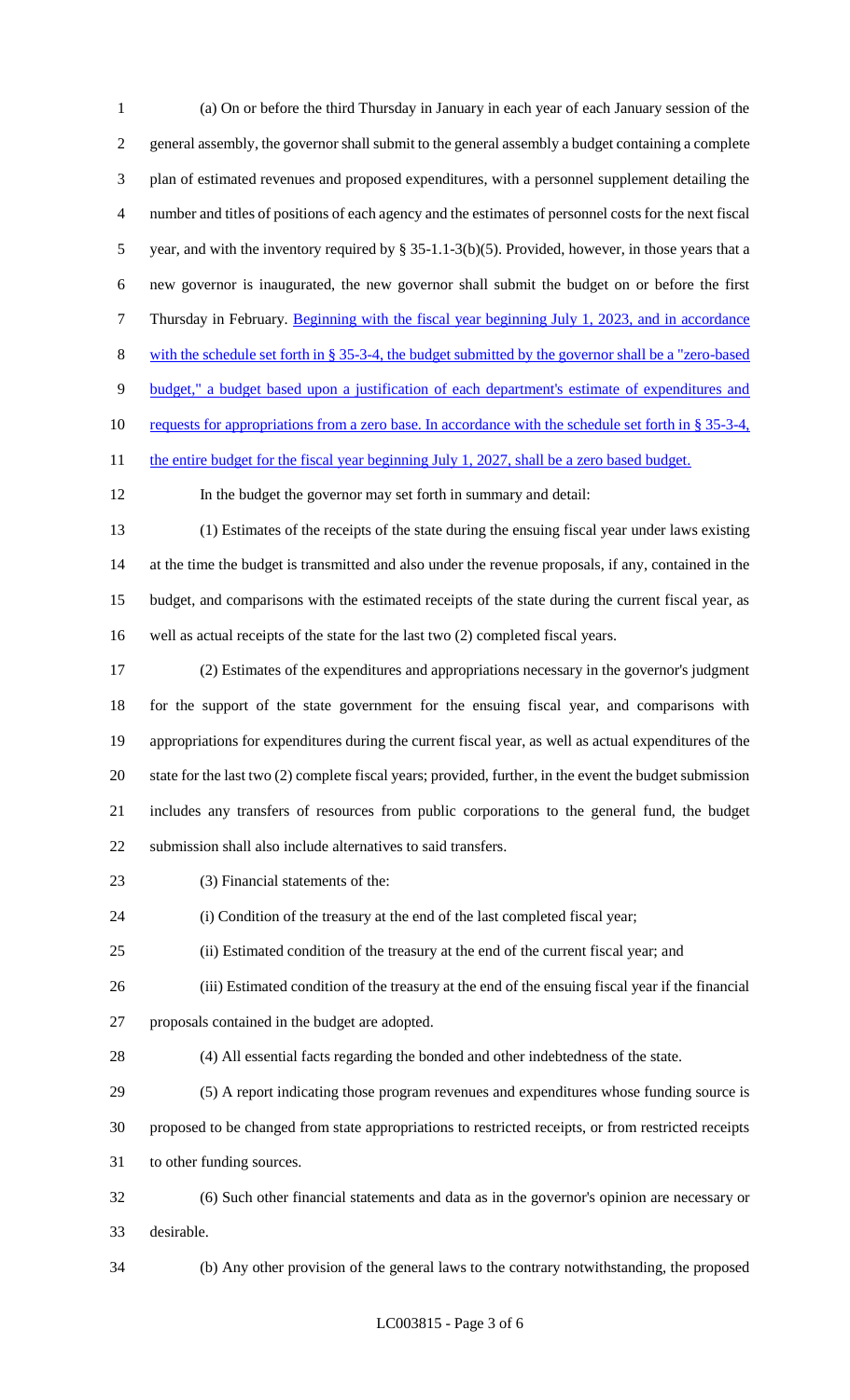appropriations submitted by the governor to the general assembly for the next ensuing fiscal year 2 should not be more than five and one-half percent (5.5%) in excess of total state appropriations, excluding any estimated supplemental appropriations, enacted by the general assembly for the fiscal year previous to that for which the proposed appropriations are being submitted; provided that the increased state-share provisions required to achieve fifty percent (50%) state financing of local school operations as provided for in P.L. 1985, ch. 182, shall be excluded from the definition of total appropriations.

 (c) Notwithstanding the provisions of subsection (a) of this section, the governor shall submit to the general assembly a budget for the fiscal year ending June 30, 2006, not later than the 10 fourth (4th) Thursday in January 2005.

 (d) Notwithstanding the provisions of subsection (a) of this section, the governor shall 12 submit to the general assembly a supplemental budget for the fiscal year ending June 30, 2006, 13 and/or a budget for the fiscal year ending June 30, 2007, not later than Thursday, January 26, 2006. (e) Notwithstanding the provisions of subsection (a) of this section, the governor shall 15 submit to the general assembly a supplemental budget for the fiscal year ending June 30, 2007, 16 and/or a budget for the fiscal year ending June 30, 2008, not later than Wednesday, January 31, 2007.

 (f) Notwithstanding the provisions of subsection (a) of this section, the governor shall 19 submit to the general assembly a budget for the fiscal year ending June 30, 2012, not later than Thursday, March 10, 2011.

 (g) Notwithstanding the provisions of subsection (a) of this section, the governor shall 22 submit to the general assembly a budget for the fiscal year ending June 30, 2013, not later than Tuesday, January 31, 2012.

 (h) Notwithstanding the provisions of subsection (a) of this section, the governor shall 25 submit to the general assembly a budget for the fiscal year ending June 30, 2016, not later than Thursday, March 12, 2015.

(i) Notwithstanding the provisions of subsection (a) of this section, the governor shall

28 submit to the general assembly a budget for the fiscal year ending June 30, 2022, not later than

- Thursday, March 11, 2021.
- **35-3-9. Action on bills by house committee -- Hearings.**

 The budget plan and bill or bills for proposed appropriations, when sent by the governor to the general assembly, shall be referred as soon as practicable to an appropriate committee of the 33 house of representatives, and the committee shall forthwith proceed to the consideration of the bill.

34 and upon receipt of the budget plan the committee shall refer it to a budget panel consisting of three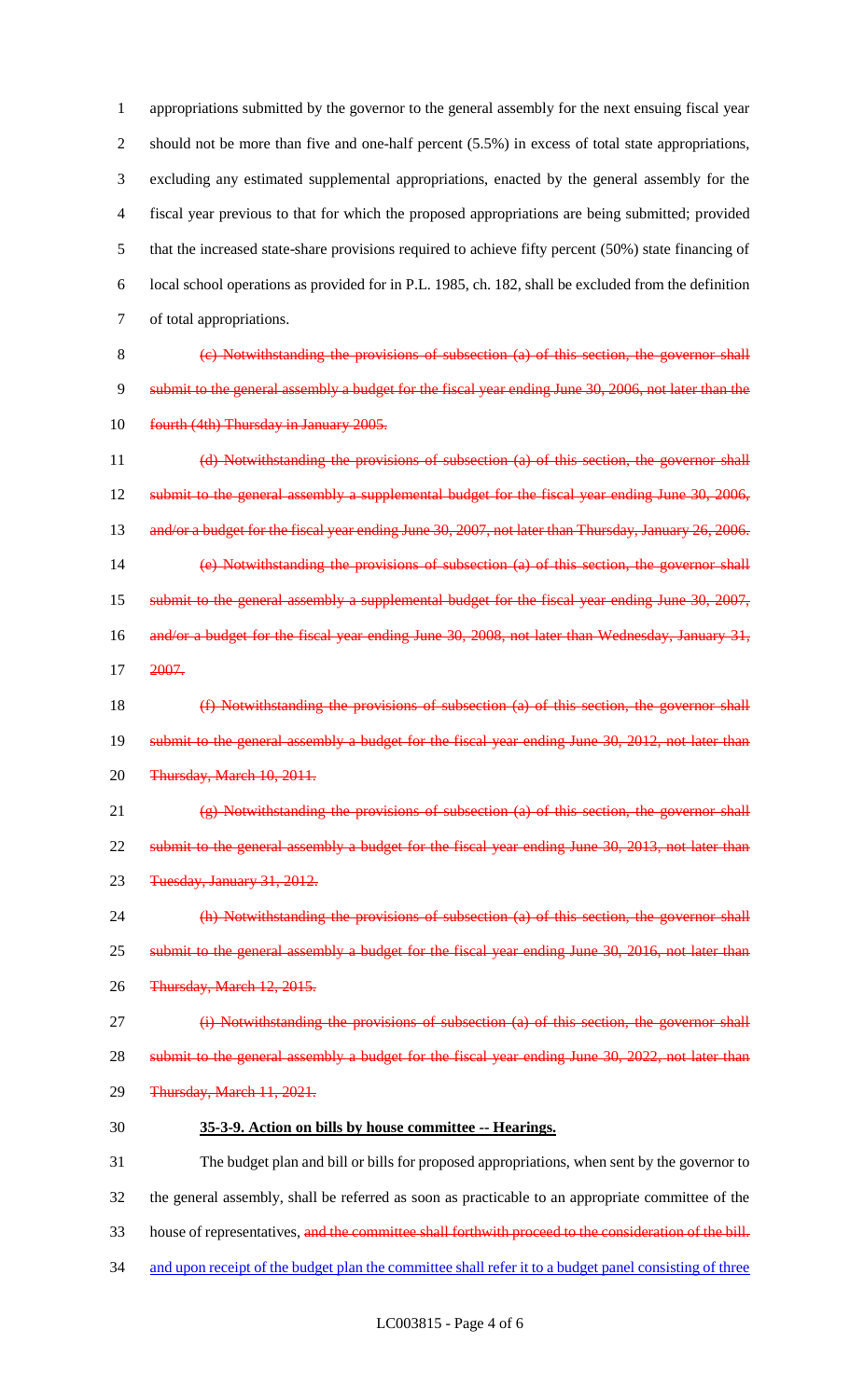(3) persons: one of whom shall be appointed by the speaker of the house; one of whom shall be appointed by the house minority leader; and one of whom shall be appointed by the senate president. The members of the panel shall be persons with expertise and experience in the areas of finance or accounting. The panel shall review the budget plan and shall consider the objectives, operations, and costs of all activities of each department; explore alternative means of conducting the activities of each department; evaluate alternative budget amounts for various levels of effort for each activity of each department. The panel shall report its findings and make its recommendations as to the needs of each department, the programs and activities of each department and all other recommendations and information that it deems appropriate, to the 10 committee, within thirty (30) days after the budget plan is referred to it. 11 The committee shall proceed to the consideration of the bill upon receipt of this 12 recommendation of the panel. The committee shall hear the budget officer upon the bill as a whole or upon any item thereof or any proposed amendment thereto as each may elect, and the committee may summon the budget officer to appear before it and to furnish such information relative to the bill or any item therein, or any proposed amendment thereto, as it may require, and the committee may in its discretion hear the proper person representing any department or agency desiring to be heard with respect to any item or amendment in the bill relating to the department or agency; provided, that nothing contained in this section shall be construed to limit the right of the committee

 to hold public hearings upon the bill as a whole or upon any item therein, or to summon any person for examination regarding any item contained therein, or for the purpose of obtaining information necessary for a full and proper consideration of the bill. The committee, after the consideration of the bill, shall report the bill with its recommendation endorsed thereon to the house of representatives.

SECTION 2. This act shall take effect upon passage.

======== LC003815 ========